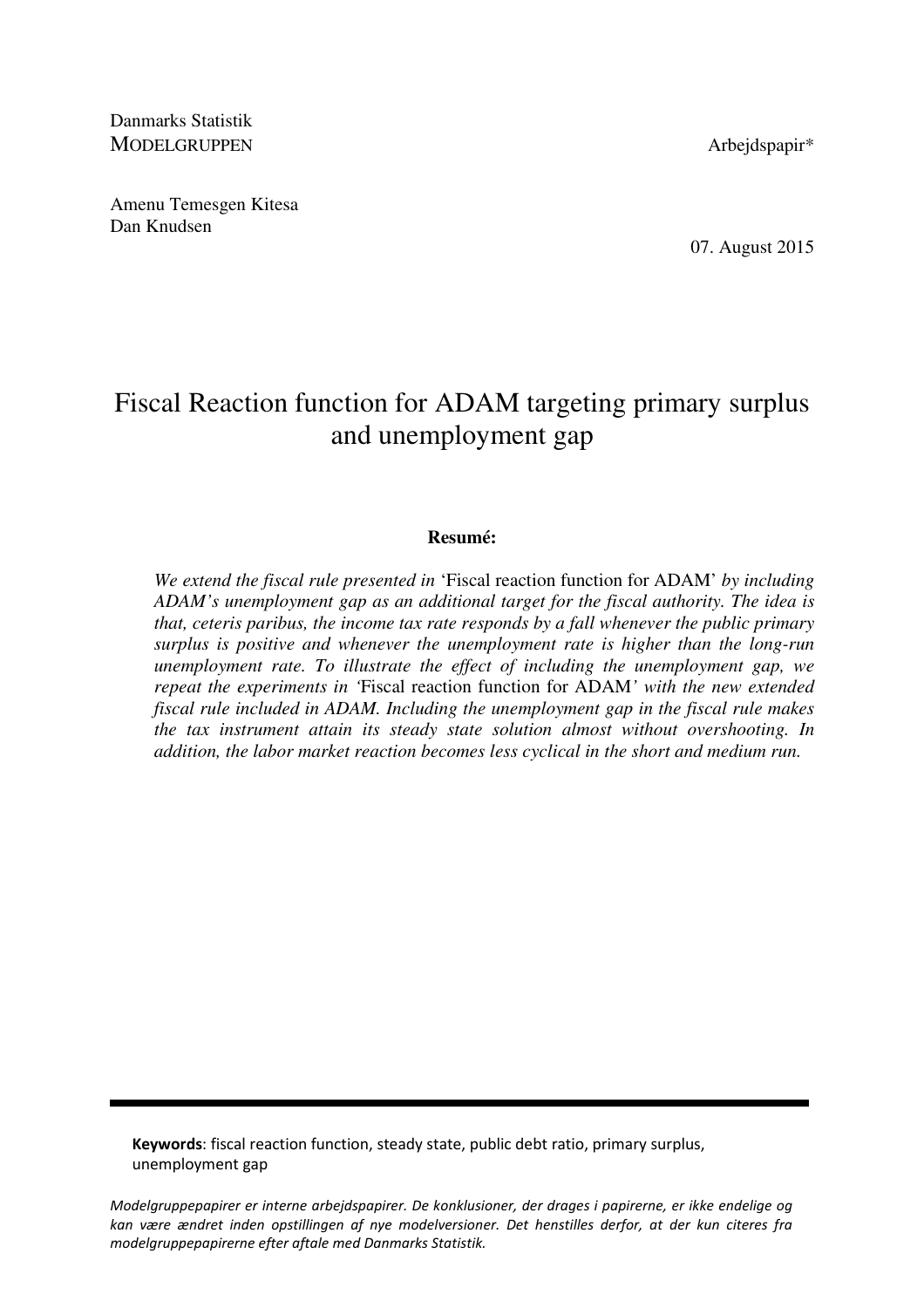# **Introduction**

In the typical macro model, a fiscal reaction function would be used to stabilize the public budget and debt ratio, while a monetary reaction function would be used to stabilize the output gap. Consequently, monetary policy will speed up the adjustment to the long-term steady state while fiscal policy may be pro-cyclical and slow down the adjustment to the long term. In the wake of the financial crisis, this long-term assignment of fiscal policy has been criticized because of the lower bound on interest rates. In a situation with negative output gap, high unemployment and limited scope for monetary expansion, one can argue that the fiscal policy of a country should not be tightened too much or too quickly in the short term.

Given the Danish fixed exchange rate policy, one may argue that our fiscal policy should as a rule always consider the output gap and 'lean against the wind' whenever that is needed. Thus, there is a case for taking the business cycle into consideration when determining the fiscal reaction in ADAM.

The fiscal policy reaction function suggested in a previous paper incorporates forward-looking expectations, which seems crucial to reduce the inherent pro-cyclicality of a fiscal policy that tries to stabilize the public budget. Without forward-looking expectations in the fiscal reaction function, the fiscal reaction can easily make ADAM produce a volatile on even unstable path for economic activity. With forward-looking expectations in the reaction function, we do get long-run stable solutions where the produced cycles in activity are reduced over the decades.

However, it would seem optimal to reduce the activity cycles more effectively and to that end we incorporate the unemployment gap in the fiscal reaction function so that the function will not just respond to the public primary surplus but also to the rate of unemployment.

# Fiscal reaction function

This paper extends the fiscal reaction function presented and used in the paper 'Fiscal reaction function for ADAM'. The extended fiscal reaction function includes the unemployment gap as a target determining the basic income tax rate *tsysp*1(bundskat) as a function of not only past and future income tax rates and the contemporaneous primary surplus but also as a function of the contemporaneous unemployment gap. Thus, the extension consists in the last square bracket in the fiscal reaction function below:

$$
tssysp1 = \frac{\left(5 * tsysp1_{-1} + \sum_{i=1}^{i=15} tsysp1_i\right)}{20} - ctsysp1 \left[\frac{(Tfn - o - (Tin - o - Tirn - o))}{Y} - bt\right] - cu\left[(bulb - bulbw) - ut\right]
$$

Where *tsysp*1 basic income tax rate, central government

 $Tfn \_ o$  public net lending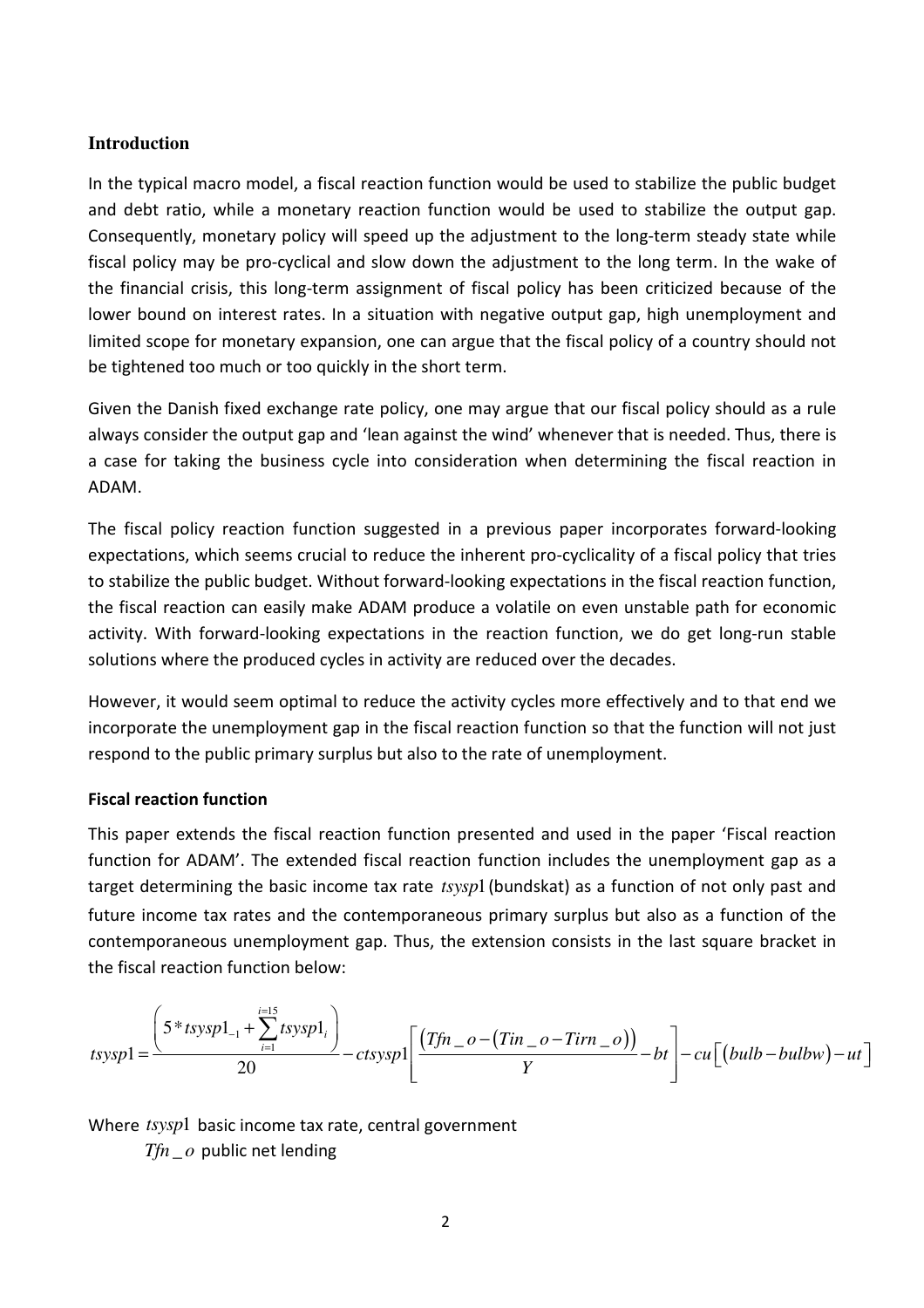$Tin \_o$  public interest income, net  $Tirn \quad o$  public rent income *Y* Gross Domestic Product (GDP) *bulb* unemployment (gross concept) *bulbw* long-run unemployment (derived from wage equation)

The other central government income tax rate *tsysp*2 (topskat) is made proportional to *tsysp*1, so that both tax rates react. The primary surplus is corrected toward its target, *bt* , which is zero as long as we have a growth-corrected interest rate of zero and so far we have had that in all ADAM scenarios. As in the previous paper, we are here using a corrected primary surplus equal to the official primary surplus,  $Tfn \_o - Tin \_o$ , plus rent,  $Tirn \_o$ , which is part of  $Tin \_o$  but not related to the public net asset, so we move it to the primary surplus. In addition, the tax rates also respond to deviations of unemployment gap from its target, *ut* . The unemployment gap target, *ut* , is exogenously calculated as the difference between unemployment rate and long run unemployment rate  $(ut = bulb - bulbw)$ , and *ut* is zero in steady state if the constant term in the Phillips curve balances the impact from inflation and productivity growth in steady state. The error correction coefficient, −*cu* , is negative so that the higher the unemployment gap, the lower the income tax rate. In the previous paper, the parameter *ctsysp1 was* 0.5 (and *cu* was zero as the last term was not included). In this paper, the error correction coefficients for primary surplus and unemployment gap are both set to minus 0.05. Higher parameters (*e.g. ctsysp*1 =  $cu$  = 0.5), makes the income tax rate overshoot in the short run and slightly undershoot in the medium run.

# Five ADAM experiments with new extended fiscal reaction function

Using the same baseline as in the working paper 'Fiscal reaction function for ADAM' and using the same okt14 ADAM version with slight revisions in the interest income relations and inserting the new fiscal reaction function, we undertake five multiplier experiments. The five permanent shocks are: higher public purchase of goods and services, higher public employment, higher public building investments, reduced early retirement, and higher foreign demand.

The results are illustrated in the following sections. Even though most of the results are very similar, we note the different response of 1) income tax rates and 2) labor market. With the new extended reaction function, the income tax rate attain its steady state more smoothly, and the labor market reaction becomes a little less volatile in the short and medium run.

# Government purchase of goods (mul1)

Public expenditure is increased permanently by 1 percent relative to the baseline corresponding to 1000 million kroner 2010 prices in the first year of the experiment. The experiment triggers a permanent increase of around 1.6 percent in the income tax rate to finance the higher purchase. With the new extended fiscal reaction function, the tax increase is attained over a few years practically without overshooting.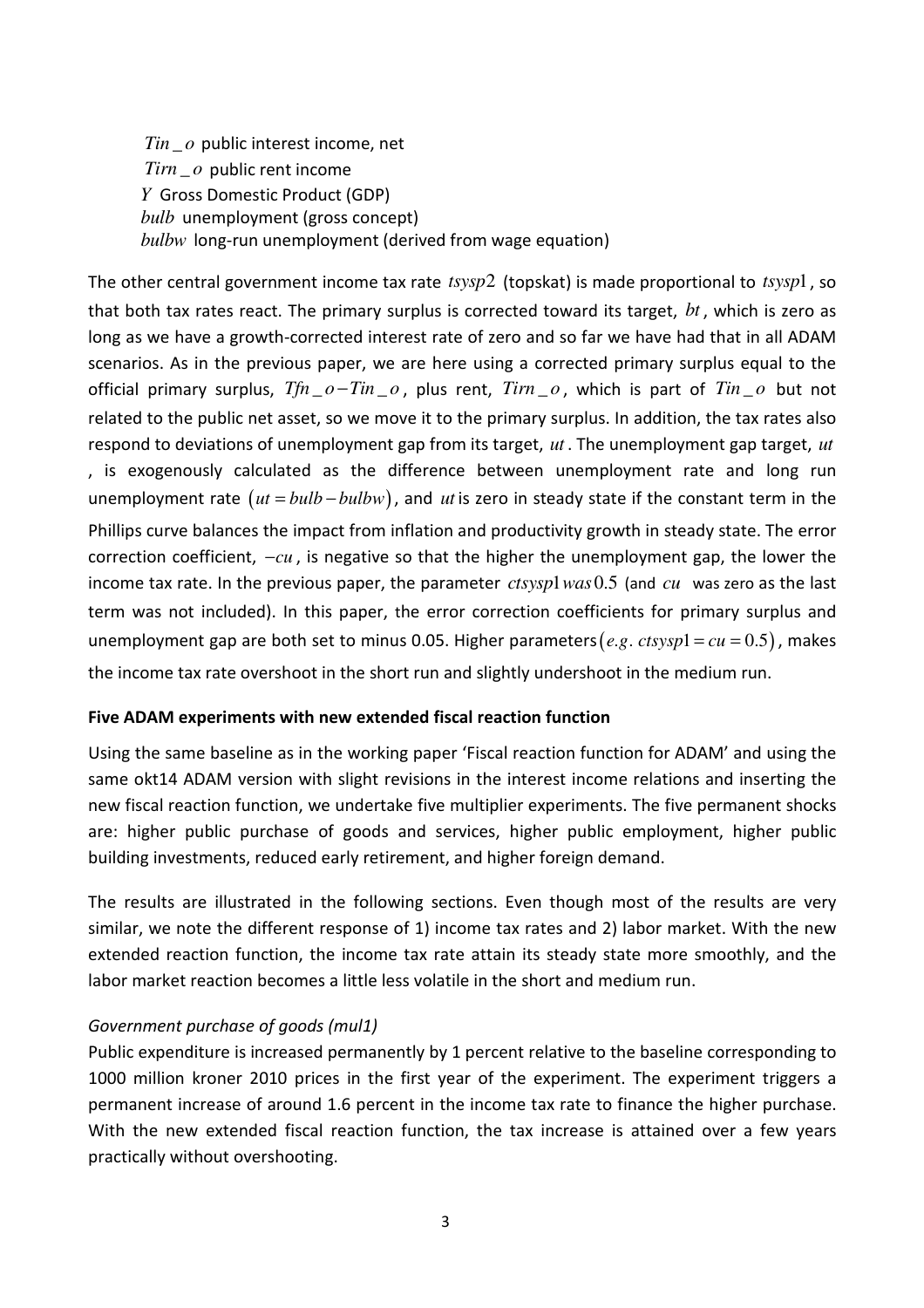In the first year, the labor market reacts as in 'Fiscal reaction function for ADAM', however, over the short to medium run, the labor response is less volatile because the tax rate change is less volatile. The difference is not drastic, but it does appear that the unemployment gap in the reaction function makes the employment and unemployment response less volatile.

The following figures compare the fiscal reaction functions. The new extended function<sup>1</sup> is illustrated in left panel (figure 1, 4, 6 and 8), the old function is shown in right panel (figure 2, 5,7 and 9). Figure 3, shows the reaction of the tax rate, if the coefficient for the primary surplus were reduced to 0.05 in the old reaction function.

Comparing figure 1 to 2 shows that the new function produces a tax change without visible overand undershooting. The degree of over- and undershooting in is partly reduced by reducing the error-correcting parameter for the primary surplus, cf. figure 3, and including the unemployment gap removes the volatility almost completely. Comparing figure 4 to 5 illustrates that the new reaction function reduces the volatility of the employment response, e.g. the negative second round effect is reduced from above 800 to below 800 people.



l

 $^1$  Old reaction function only targets primary surplus whereas the new reaction function targets both primary surplus and unemployment gap. For the reaction function presented on page two, parameters  $ctsysp1 = cu = 0.05$  represents the new fiscal reaction function, whereas  $ctsysp1 = 0.5$  and  $cu = 0$  is the old reaction function and  $ctsysp1 = 0.05$  and  $cu = 0$  is a hybrid illustrating the effect of reducing ctsysp1 without introducing the unemployment gap.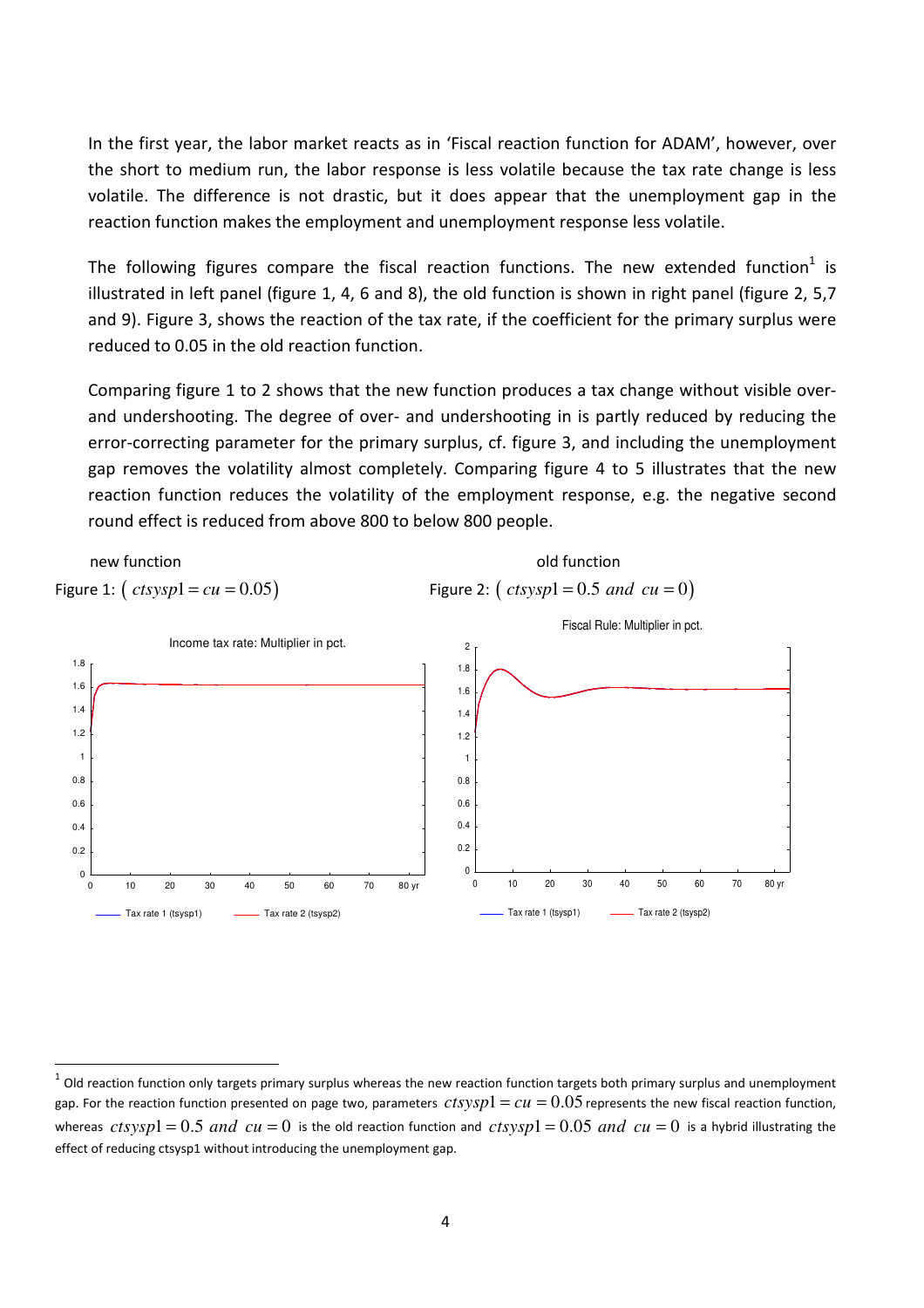

Figure 4 ( $ctsysp1 = cu = 0.05$ ) Figure 5 ( $ctsysp1 = 0.5$  and  $cu = 0$ )





Supply-Use balance: Multiplier in pct.

Labor market: Multiplier in 1000 people.



Figure 6 (  $ctsysp1 = cu = 0.05$  Figure 7 (  $ctsysp1 = 0.5$  and  $cu = 0$  )



Supply-Use balance: Multiplier in pct.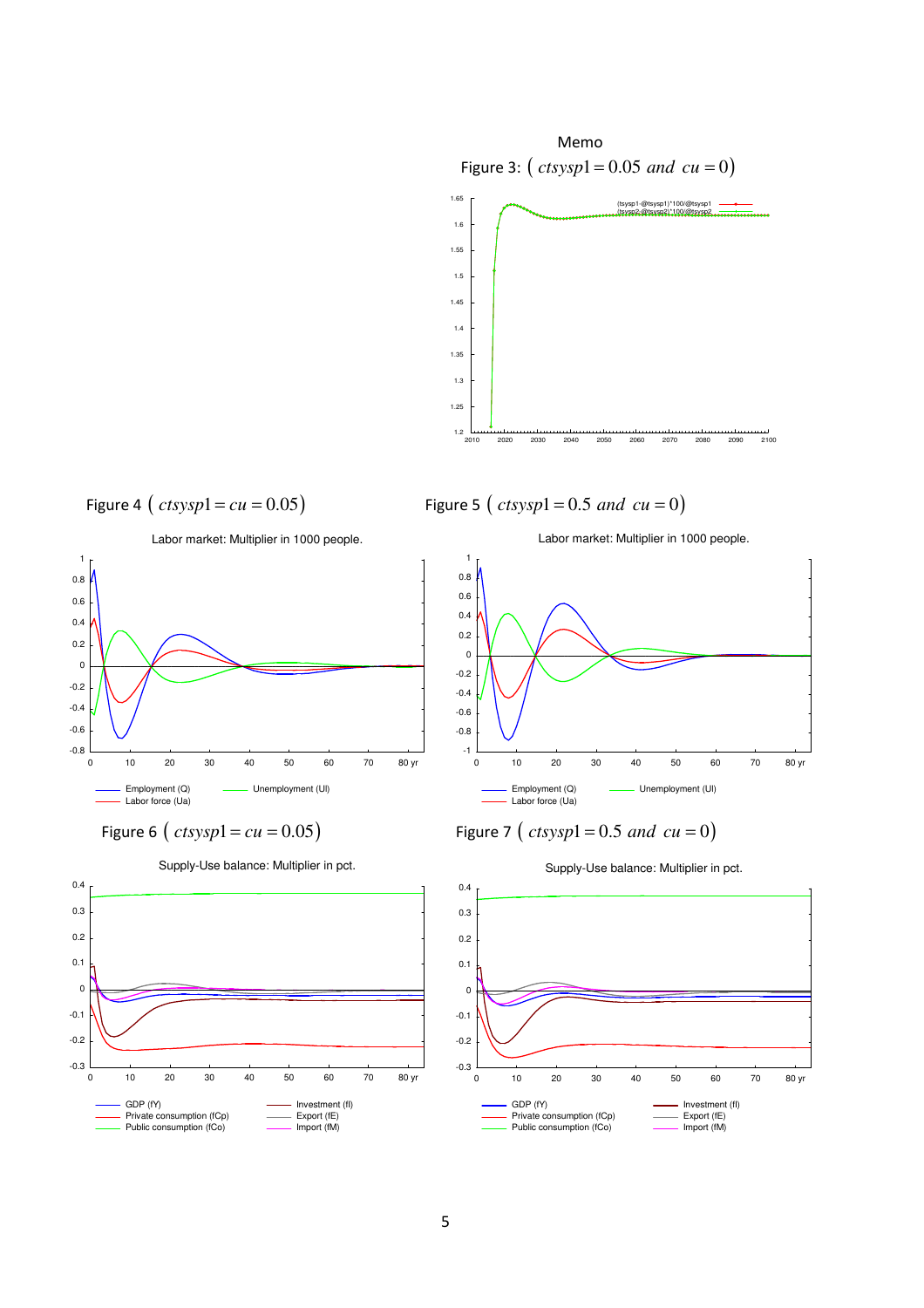Figure 8 (  $ctsysp1 = cu = 0.05$  Figure 9 (  $ctsysp1 = 0.5$  and  $cu = 0$  )



### General government employment (mul2)

The payroll in the public sector is increased by 1000 million kroner in 2010 prices, which provides an additional employment in the public sector of 4353 persons or 0.164 percent of total employment in the first year.

As in the public purchase experiment, the reaction in the tax rate and the response on the labor market become less volatile with the new reaction function.

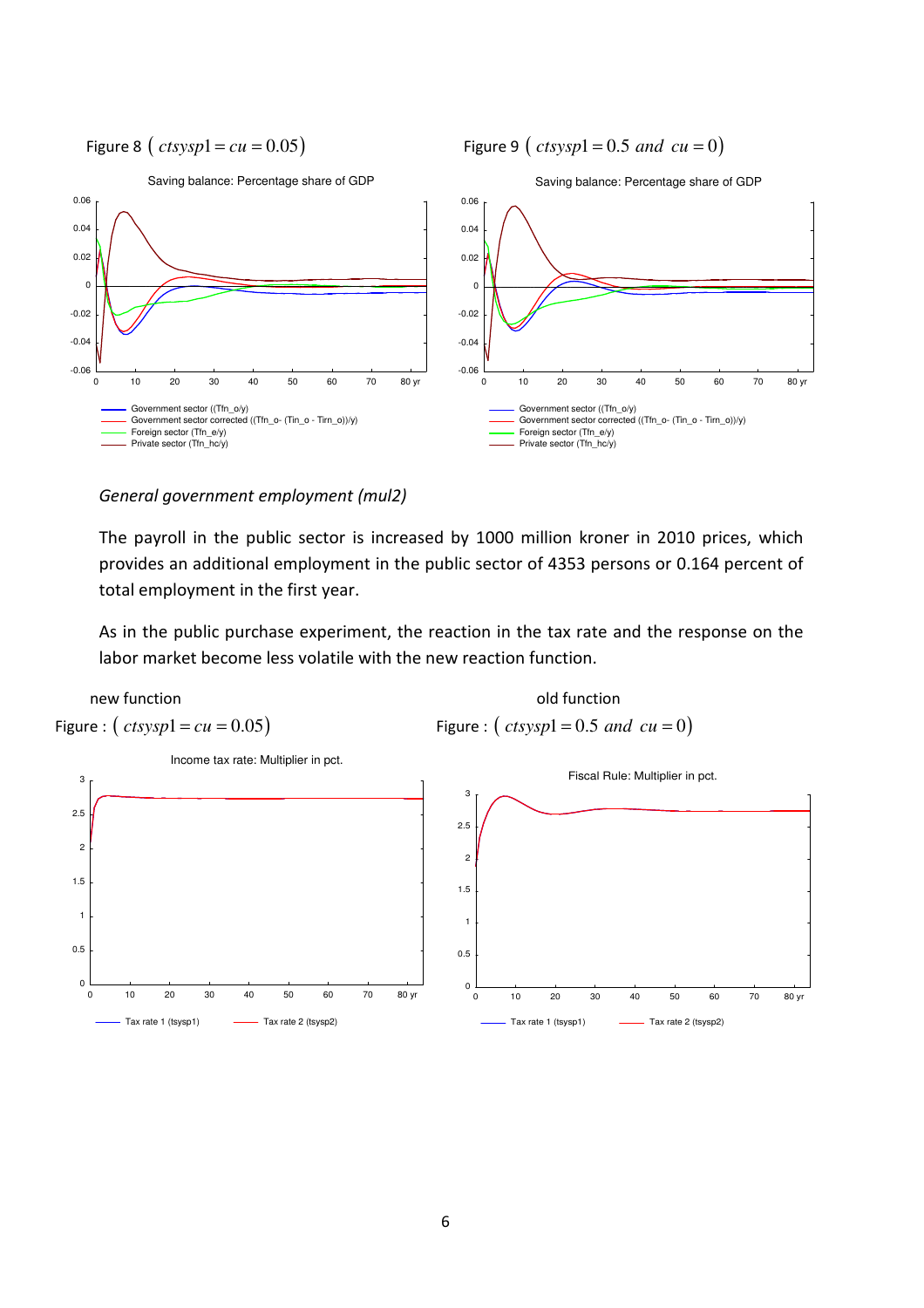

Figure:  $(c \, t \, sysp1 = cu = 0.05)$  Figure:  $(c \, t \, sysp1 = 0.5 \, and \, cu = 0)$ 









Public consumption (fCo)







Import (fM)

-0.5  $-0.4$ -0.3 -0.2 -0.1 0 0.1 0.2 0.3  $0.4$  0.5 0.6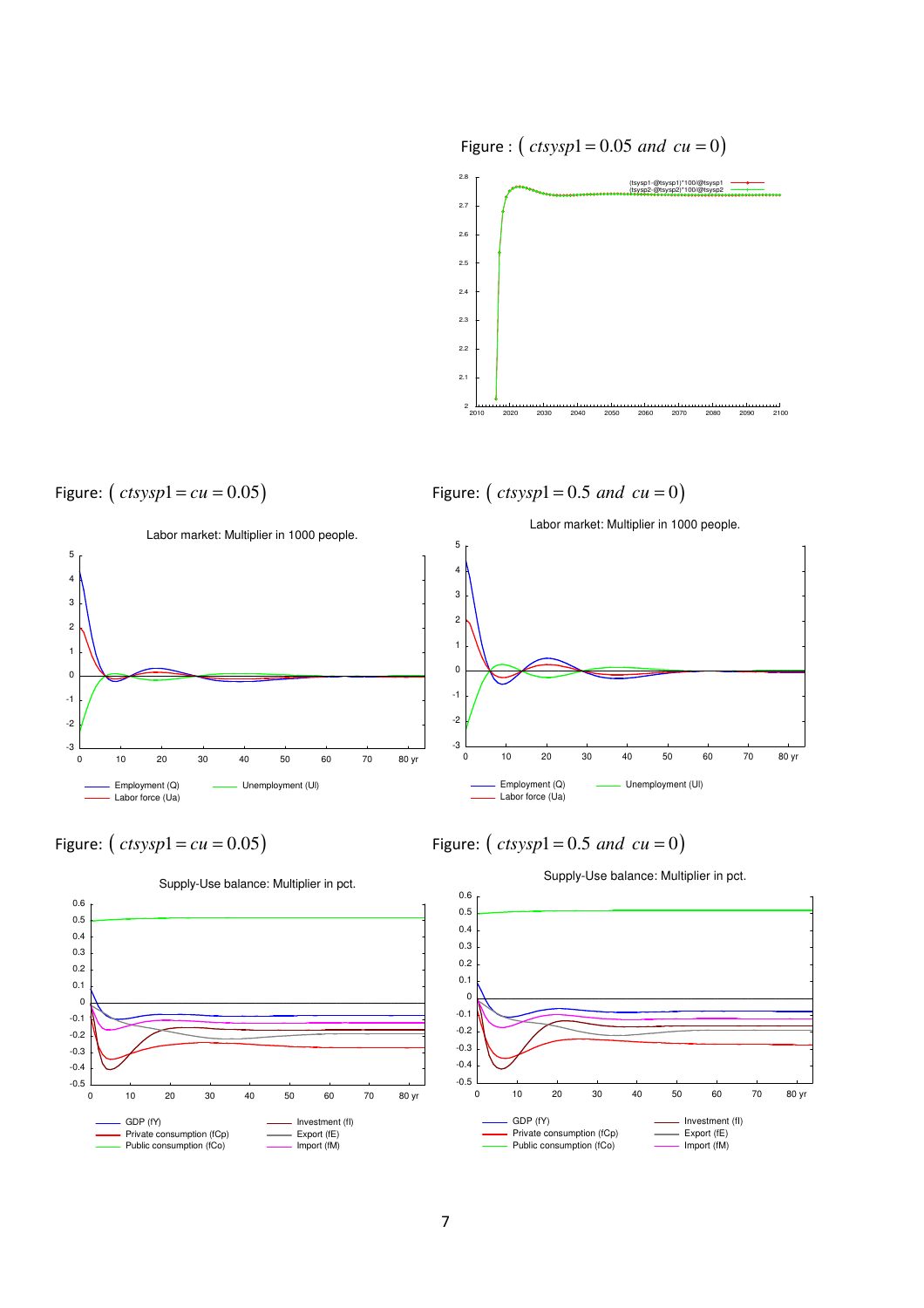

General government investment in buildings (mul3)

Government investments in buildings are increased permanently by 5 percent relative to the baseline, which corresponds to 1000 million kroner in 2010 prices in the first year.

Also in the public investment experiment we avoid overshooting in the tax rate and reduce the volatility in the labor market reaction when we use the new fiscal reaction function.

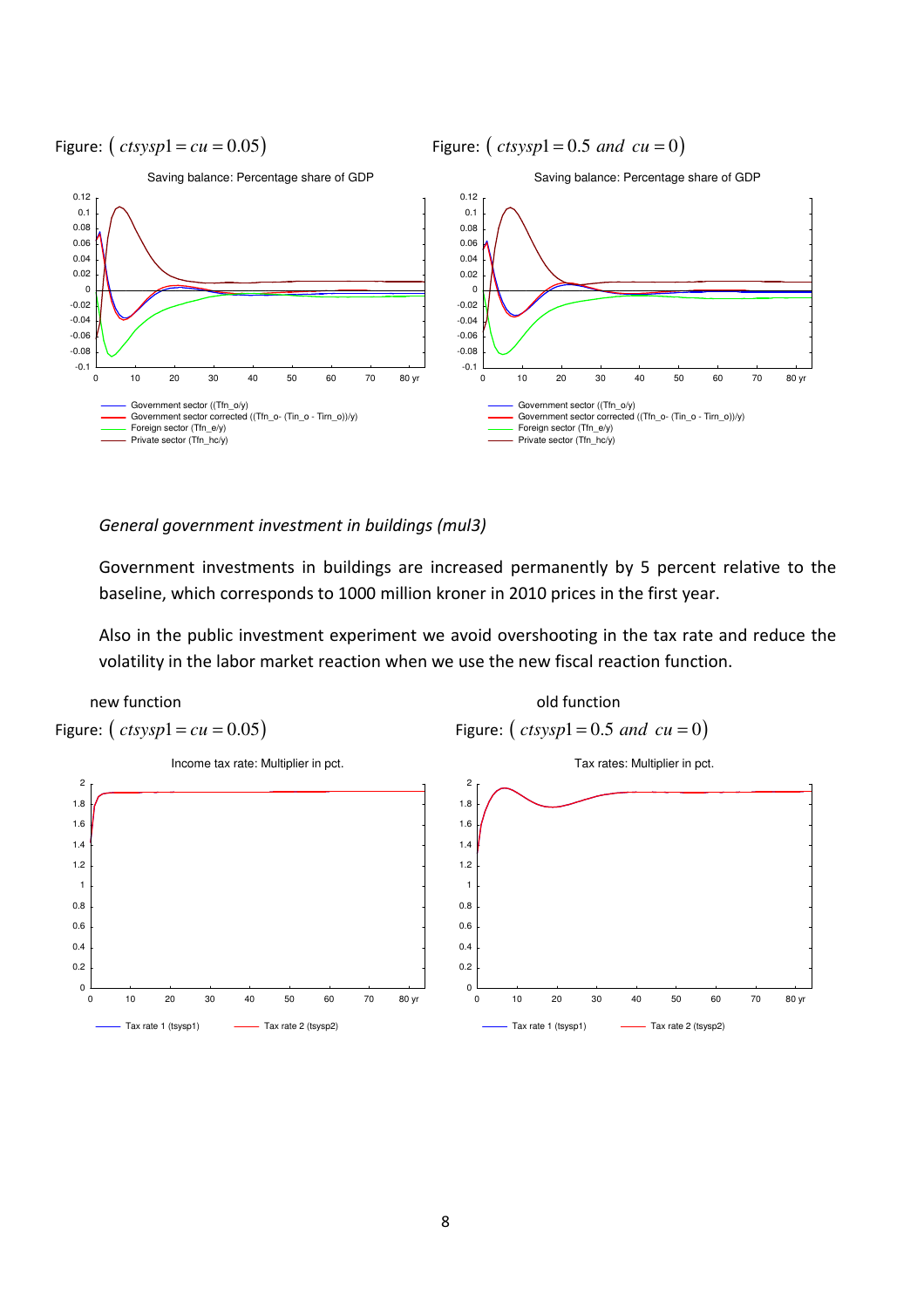

Figure:  $(c \, t \, s \, y \, s \, p1 = cu = 0.05)$  Figure:  $(c \, t \, s \, y \, s \, p1 = 0.5 \, and \, cu = 0)$ 







Labor market: Multiplier in 1000 people.



Figure:  $(c \, t \, sysp1 = cu = 0.05)$  Figure:  $(c \, t \, sysp1 = 0.5 \, and \, cu = 0)$ 



Supply-Use balance: Multiplier in pct.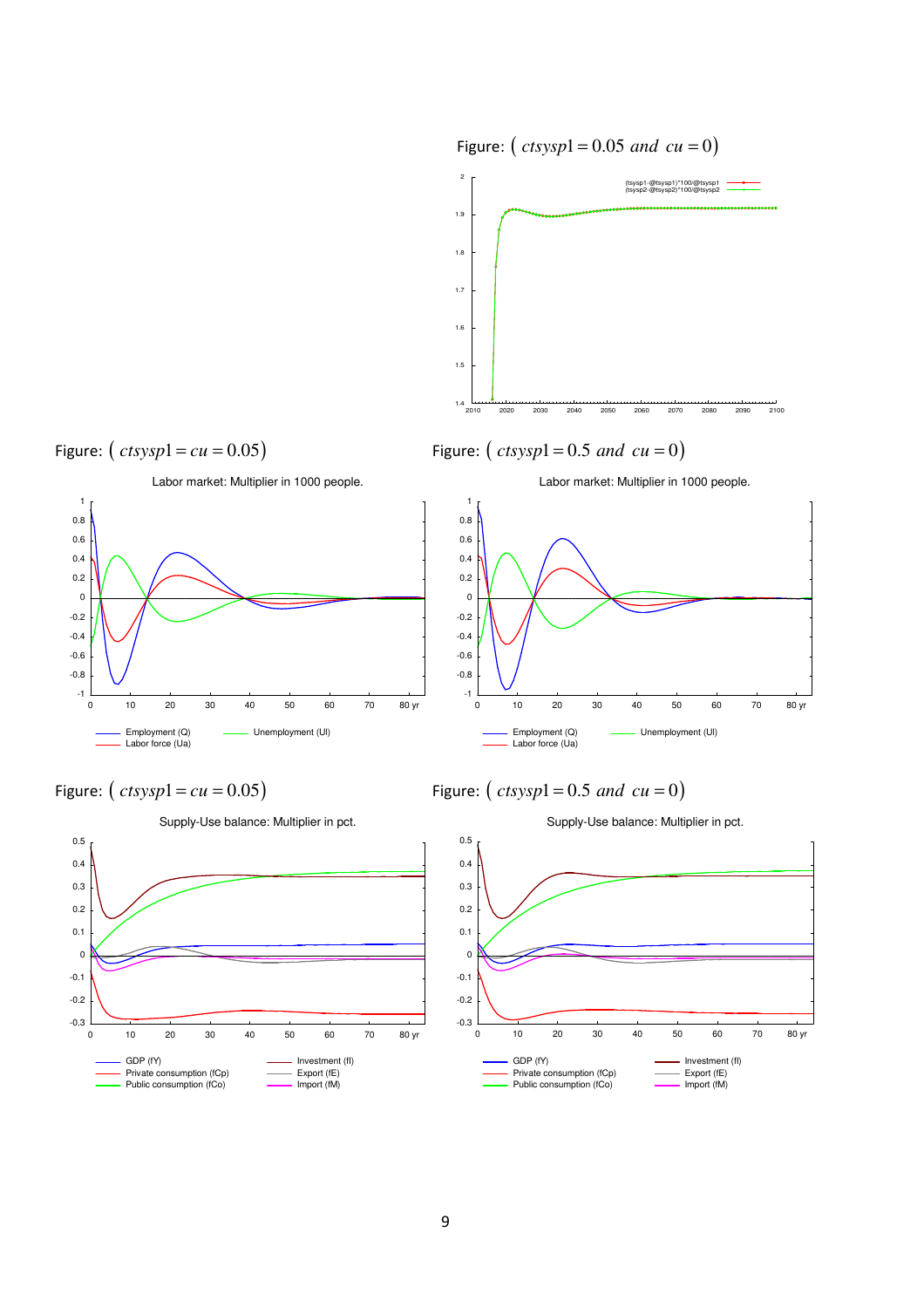

#### Foreign demand (mul5)

With the old fiscal reaction function, the permanent increase in foreign demand produces a more volatile tax rate response than a permanent change in public demand. The first round effect with the old function is a tax reduction while the higher activity improves the public budget. When the initial activity impact is crowded out, there is no base for a lower tax rate and in the long run we end up with a higher government income tax rate to compensate for a relative fall in the corporate and indirect taxes. Thus we shift between a negative and a positive tax change, with the old reaction function.

This distinct combination of under- and overshooting is not removed but clearly reduced in size if the parameter *ctsysp*1 is reduced from 0.5 to 0.05 in the old reaction function. And the initial undershooting is fully removed and replaced by a modest overshooting when we use the new extended reaction function. With the new reaction function there is also a slight reduction in the volatility of the labor market response. The following graphs present the effects of a permanent 0.096 percent increase in foreign demand. The shock implies a 1000 million kr. increase in exports in 2010 prices in the first year.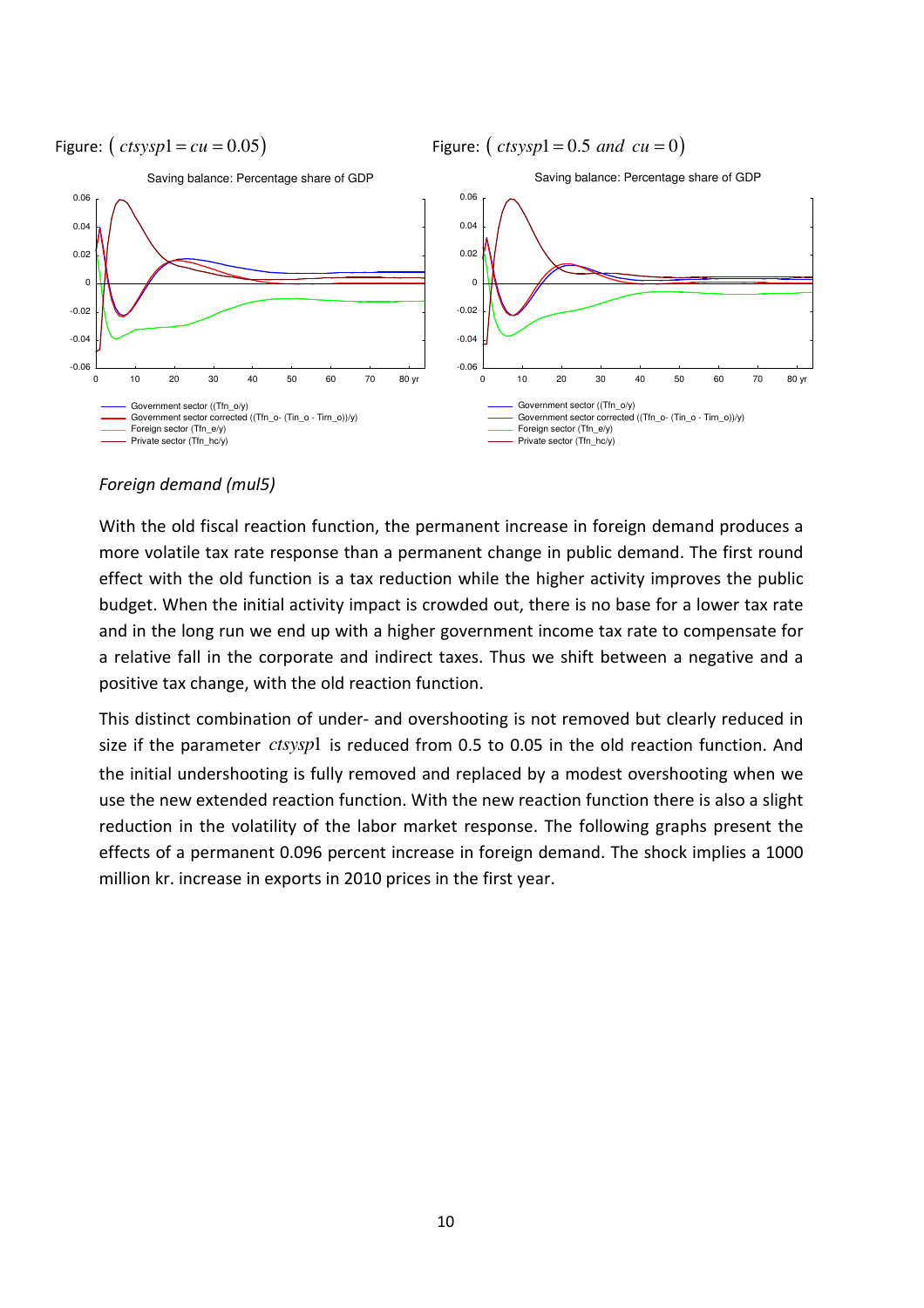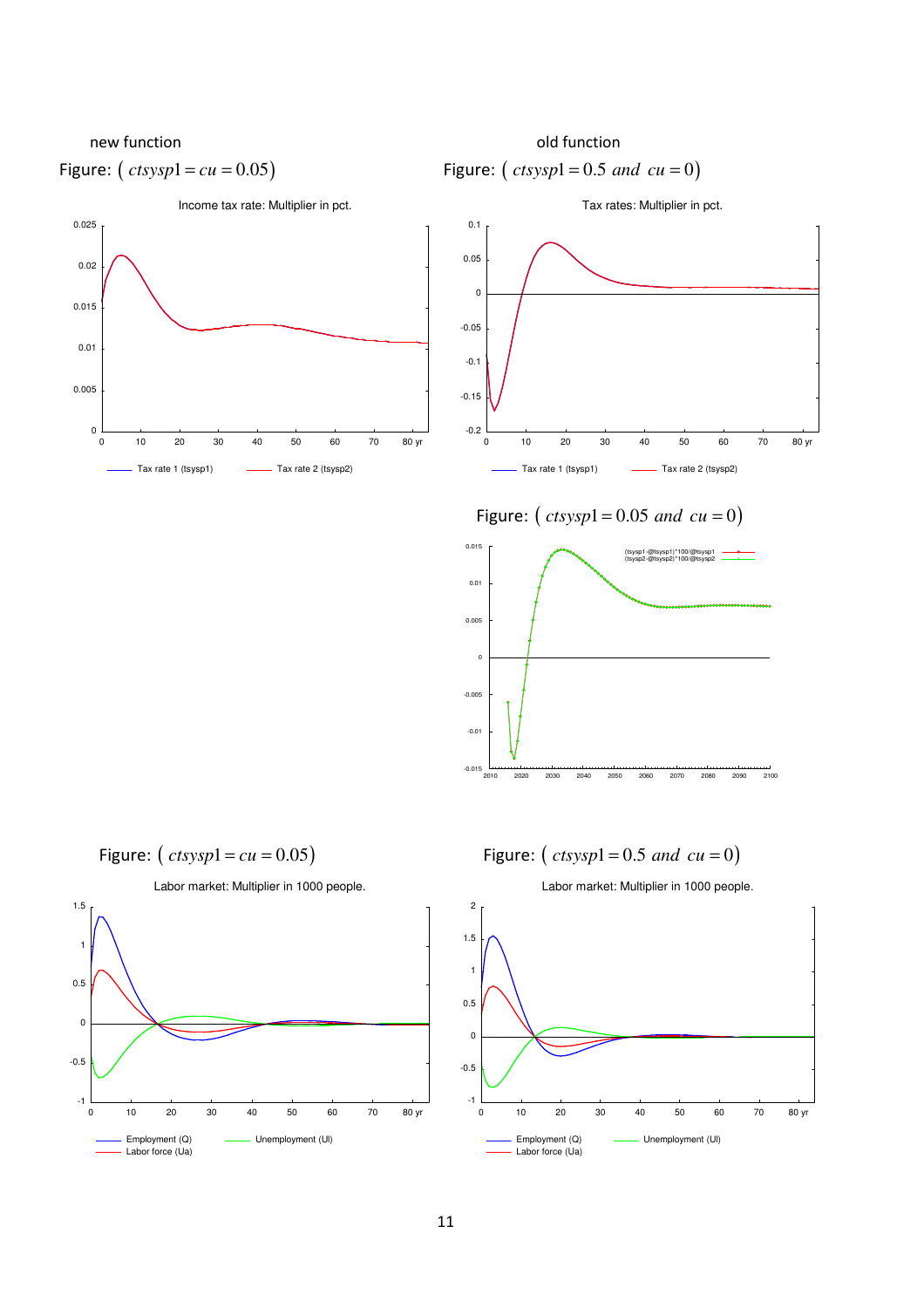Supply-Use balance: Multiplier in pct.

Investment (fI) Export (fE) Import (fM)





Figure:  $(c \, t \, s \, y \, s \, p \, l = cu = 0.05)$  Figure:  $(c \, t \, s \, y \, s \, p \, l = 0.5 \, and \, cu = 0)$ 

Private consumption (fCp) Public consumption (fCo)

GDP (fY)



#### Labor supply, early retirement scheme (mul19)

The number of people in the early retirement scheme is reduced by 10000. The new extended fiscal reaction function almost removes the overshooting in the tax rate reaction, and we also see that the positive employment reaction becomes a little less volatile.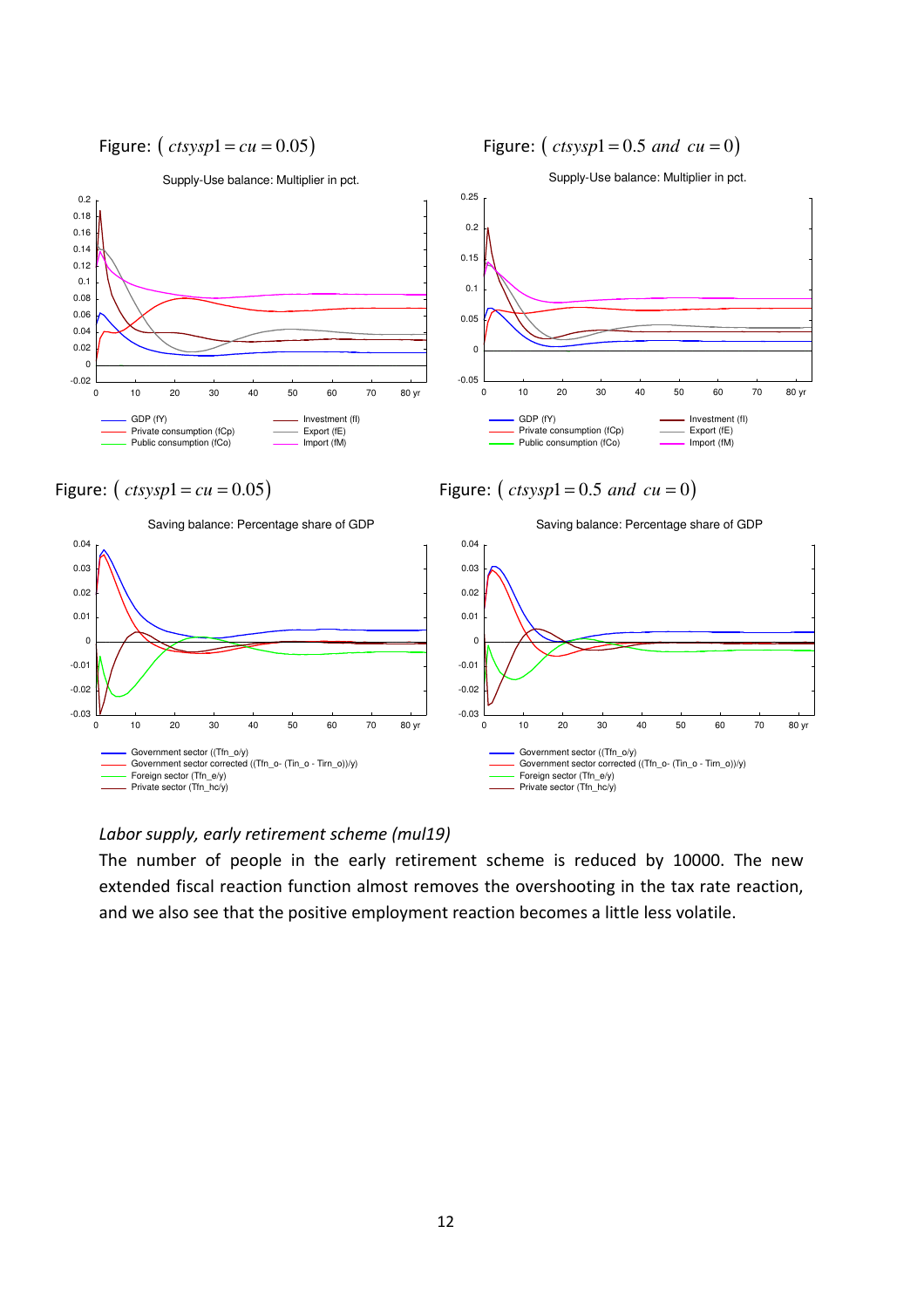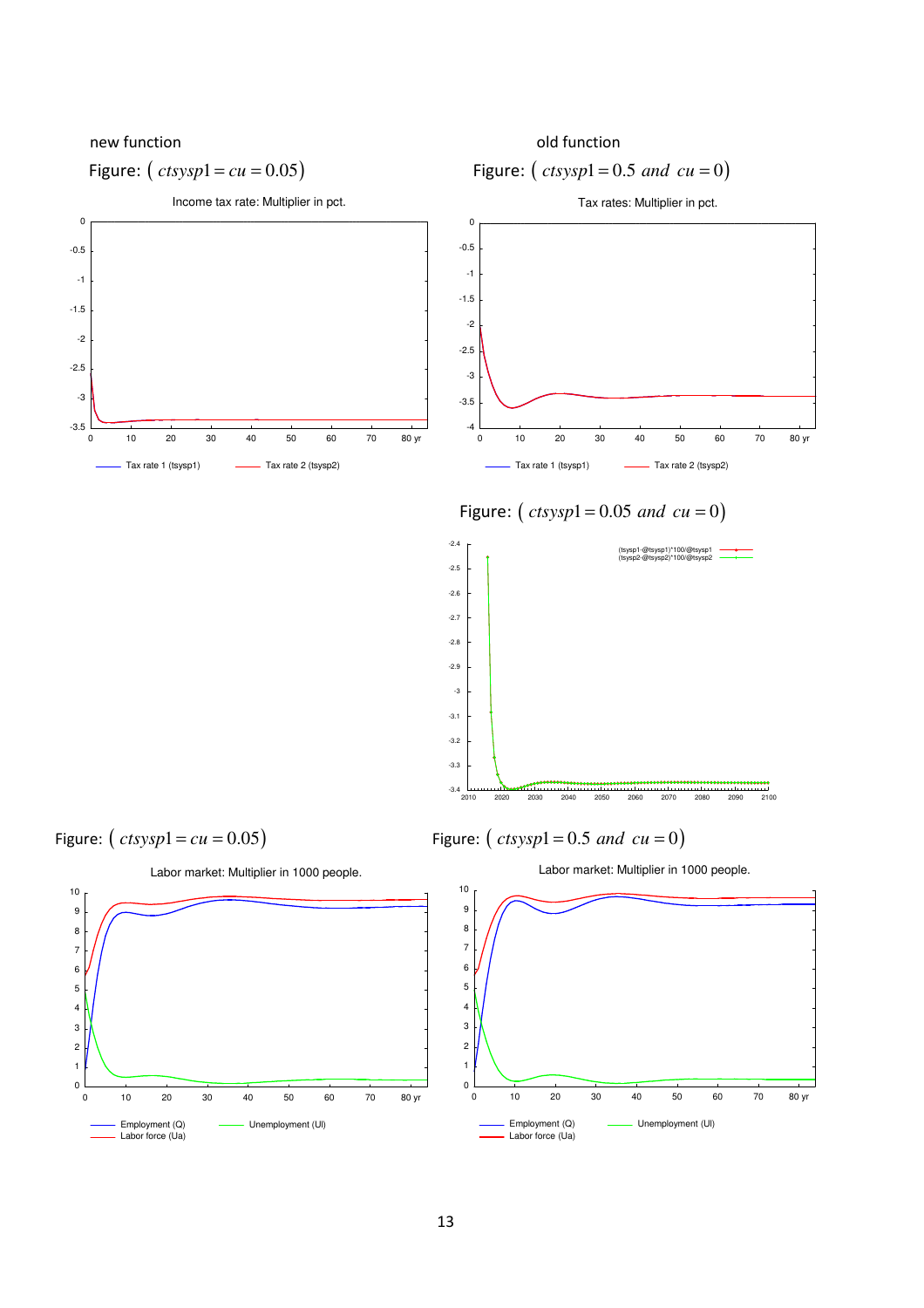

#### Conclusion

This paper has extended the fiscal reaction function used and presented in the paper 'Fiscal reaction function for ADAM' by including the unemployment gap as an additional target for the fiscal authority. Thus, the new reaction function adjusts income tax in order to make public finances long-run sustainable and to dampen the cyclical deviations of the labor market from its long-run equilibrium. In the short and medium run, the resulting tax rate will reflect the result of following an average of two goals, i.e. public debt ratio constant and unemployment gap closed. In the long run, the latter goal will be obtained via the crowding mechanism, and the resulting long run tax change will be the tax change necessary to make the debt ratio constant. Thus, the new fiscal reaction function produces the same long-run tax rate as the previous fiscal function. Compared to the results for the previous fiscal reaction function, there are two main differences. The new fiscal rule reduces significantly or removes the volatility of the tax rate reaction and it reduces moderately the volatility of the labor market reaction.